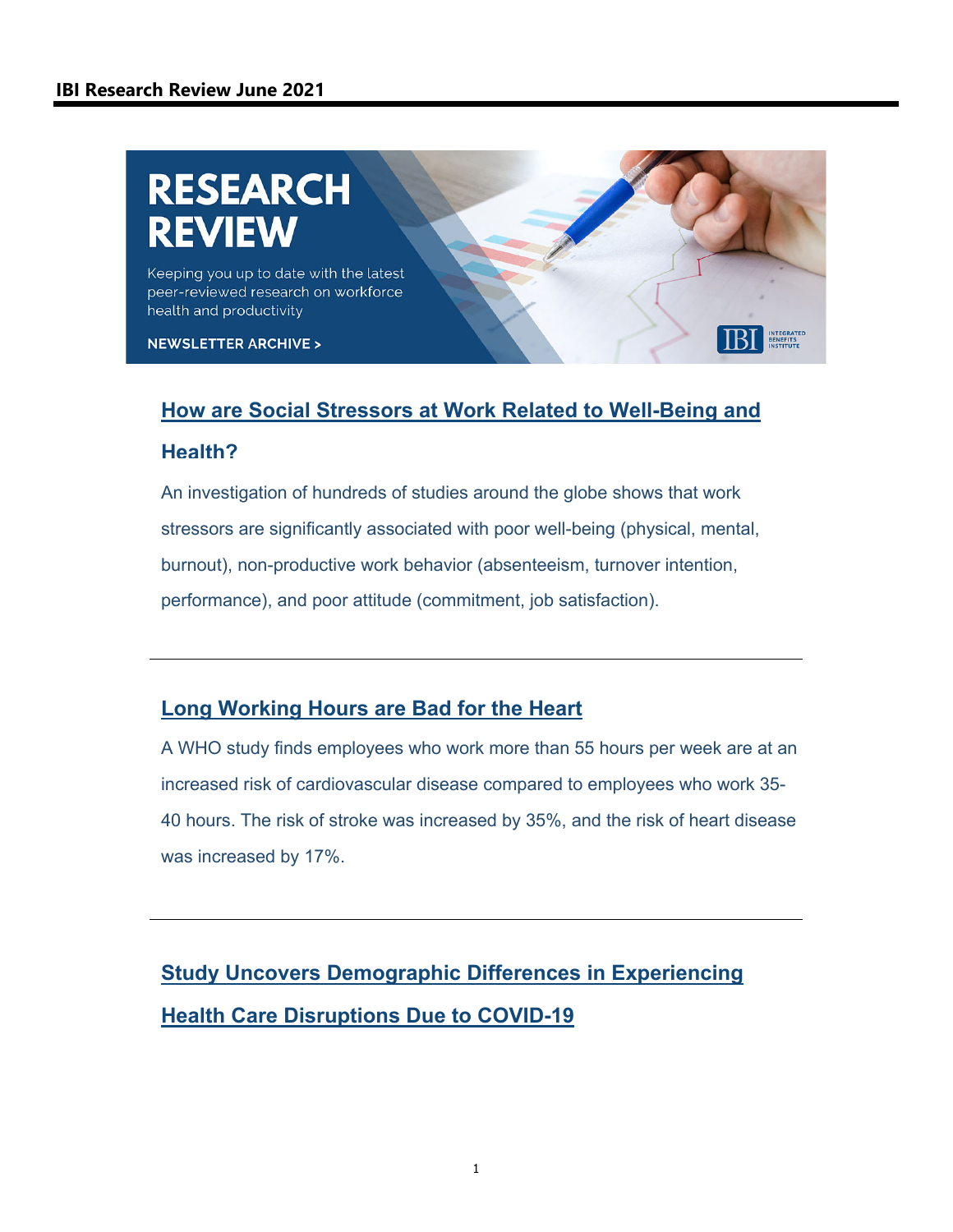Accessing care during the pandemic was harder for some than for others across demographic characteristics – 4-6% harder for those in fair or poor health, 4% harder for those with a work-limiting disability, and 2-4% harder for those over age 55.

## **[Involving Physiotherapists Early in Back Pain Care May Reduce](https://email.ibiweb.org/e2t/tc/VWbr-Q2MHTkqVlN-0W77Ql05W7qxXbD4szzW_N1zSXsX3p_9rV1-WJV7Cg_5dW2bj0T45Wc8S2W8M7cWj4s9rdDW129hDK4FYmVvVkSRSB8Jq0-DW8kjDnC7qBb3rW7HHC7s1PktjdW3_wWqk3Xfx-2W2VX2sy30f7bKW5l8Zh34KsCvcW1r8WFz7stYH9W52hCGR6NKF_DVkYhH329t6XrW1Vyzbk3tbymFW2F3Rx78dNCTDW9hVHRq8thtyJW2-2RbC808zHMVQK2Fx4xL1LMW1FbtVn7PJnHCW3ZJ7mx5JWlc4V6r27s7W4p84N5vf__bP9W7KW7YX96J65T-Q_N45MVXNWJs6HW1Yw87q7j4vJTW63BfzN3S7LctW1MMx9j8Mvklm3fV91)  Lost Work Time**

Workers in Poland who were directed to a physiotherapist who provided education and a self-exercise plan instead of a doctor for their first appointment took about a fifth of the number of sick days off. Those who saw a physiotherapist took a little bit over half a sick day (.66) while those who saw a doctor took an average of 3.3 sick days off.

# **[Intention of Going to Work with COVID-19 More Common in](https://email.ibiweb.org/e2t/tc/VWbr-Q2MHTkqVlN-0W77Ql05W7qxXbD4szzW_N1zSXtw3p_b1V1-WJV7CgPyQW3Bvy144xKK44W5CdTQK85ynTpN27ljFRBn-wvW5S7kst7LgXslW4LY1PN3tylmnVH28FG3sYl5SW4kmc6s2Cb_s0W636cfZ8W3gM2W1dzlH728-JyqW4MVhWW3wpT5sW63TpHg651RmkW60NRtW3fLwv0W1K8qJ81kYnYjW82cbmw2Wt3mVW1m8S8Q1cgG2dW2mNlK54_ppFSW2vfDQf5HS01xW1tc4Lq326xYnW88Bh2t4kVYXpW1K0kzg2dx8nFVqcKyX3WBJCQW2xTQ1n4d-J0sW7tS9Rn3Q_gbcW4MLl_27S6qkTW87zbq367DcmpW31VP5L7TdFbZW142Ss66-4W1TW2RL31L2zNkpnW84VFwR2Nc85BW847rP22RRh_s3hRd1)**

### **Certain Socioeconomic Groups**

Over one-third of employees report that they would still need to go to work even if they felt a little sick from COVID-19 due to financial concerns. These employees are more likely to work in sales or services, be younger, have lower income, not have health insurance, be worried about securing food, and not have children in their household. Employees who experience food insecurity were three times more likely to report intended COVID-19 presenteeism.

## **[Healthcare Industry Was Most Impacted by COVID-19 Workers'](https://email.ibiweb.org/e2t/tc/VWbr-Q2MHTkqVlN-0W77Ql05W7qxXbD4szzW_N1zSXtw3p_b1V1-WJV7CgHr-W4GG8S88ltJtLW975y3513gxbHW4tQqsT7MGBhcW5JXMQF3hz7ZVVcZRbR84JwXVW80R3Tf7VNtMVW27GZ4m4TXP9JMClTPF5r0CSW71-_2H5Sgb2dW2yMPQS4WmGSwW6Pmn2f7F1fPjW2DV1-h87TTW2W1csF2S8Wn52dW5MGnYq69nSDsW7htgSg3ZN7GZW5qwSWS2Hgrr3W2J8NQ76F-m6MW23vtzj3Rr1jpW7XQcWm6xsj4KW2Dm3Qr5_wmwqW8QTtRj6wqbF1W17YVzs3Z9ZkWW3bbXFH8mc153W6ZsRyc5_3tp0W2JSDgw3WQT4YN6xpvTDFr7SSN2Jg79BJxVh1W77cgJ2231GK_W1rBTDS5JkgBpF81m56S1Nv73dsD1)  Compensation Claims**